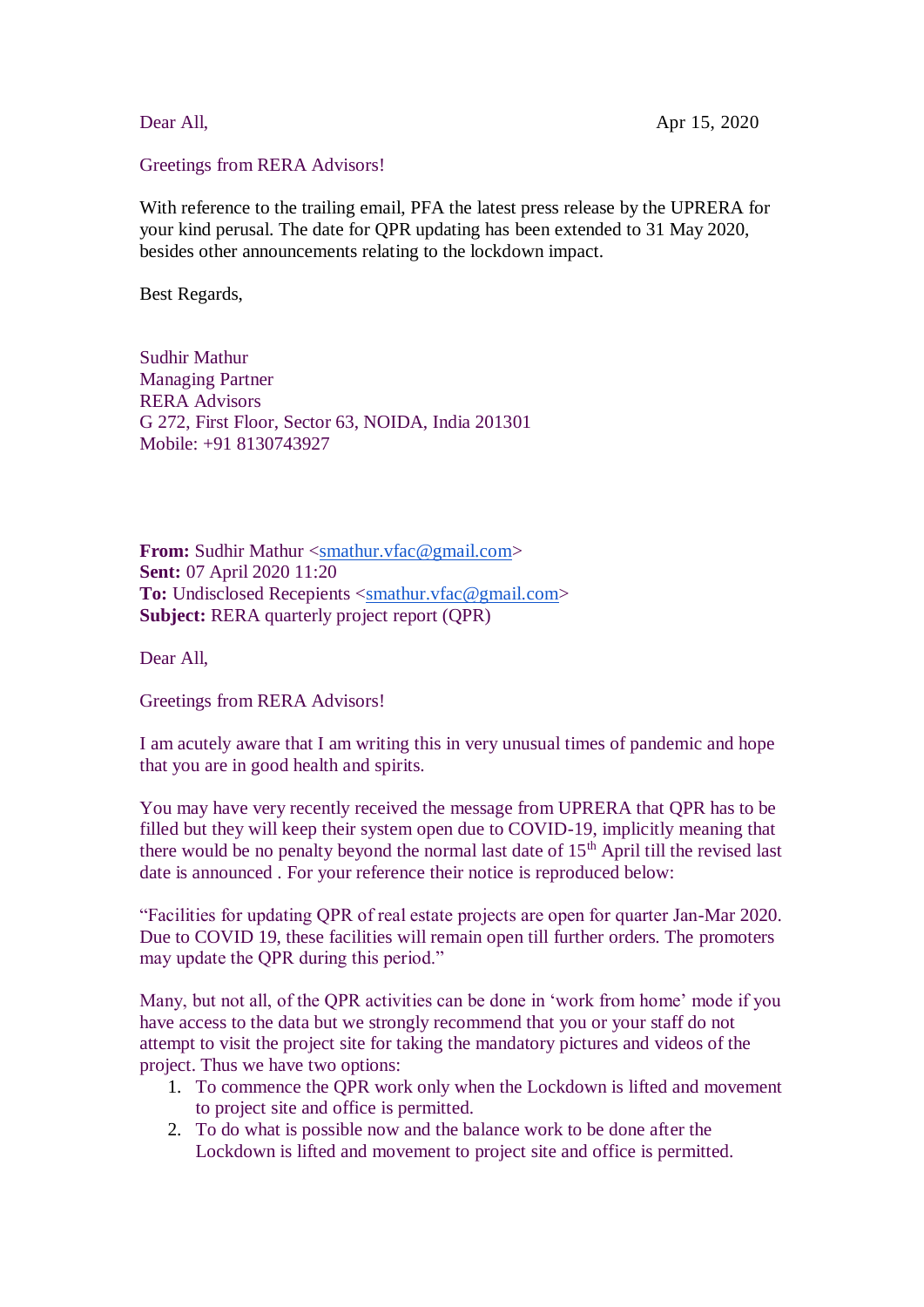If you are interested in the latter, our team is ready to work from home and interact with you via email, phone, WA & video-conferencing, which please let us know.

In this connection I am recapping the QPR process below for your convenience:

As per the UP RERA Rules all Promoters/ Projects are required to update quarterly progress within seven days of the end of the quarter. However, UP-RERA has been allowing the updation till  $15<sup>th</sup>$  of the month i.e.  $15<sup>th</sup>$  April 2020 in this case which now stands extended to undefined end date, and after that they are imposing online fine of Rs. 10,000 for each quarter + additional fines of Rs. 1 or 2 Lakhs have been imposed on large number of projects for non-compliance. For reference, I am giving below the relevant extract from the RERA Rules:

*"The promoter shall upload the following updates on the webpage for the project, within seven days from the expiry of each quarter:*

*(i) List of number and types of apartments or plots, as the case may be booked; (ii) List of number of garages booked;*

*(iii) Status of the project:*

*(A) Status of construction of each building with photographs;*

*(B) Status of construction of each floor with photographs;*

*(C) Status of construction of internal infrastructure and common areas with photographs.*

*(iv) Status of approvals:*

*(A) Approval received;*

*(B) Approvals applied and expected date of receipt;*

*(C) Approvals to be applied and date planned for application;*

*(D) Modifications, amendment or revisions, if any, issued by the competent authority with regard to any license, permit or approval for the project."*

## **In view of COVID-19 it is not mandatory that the updation of the QPR in the UP-RERA portal is completed by 15 th April 2020.**

It is recommended that the Promoters collect the following information for physical and financial progress for the quarterly updating:

- 1. Expenditure on Project cost in the quarter.
- 2. Status of construction as on  $31<sup>st</sup>$  March for each building and Development works. For ease of data entry, the construction schedule (for all buildings & development works) for quarter can be downloaded from the UP-RERA portal and manual entries may be done on it's printout before doing online entries.
- 3. Photos and videos of each construction activity scheduled in the quarter ending 31.03.2020 shall be required and may please be taken after access to site is possible.
- 4. Status of booking sales data etc. as per attached format.

Please let me know if you have any queries.